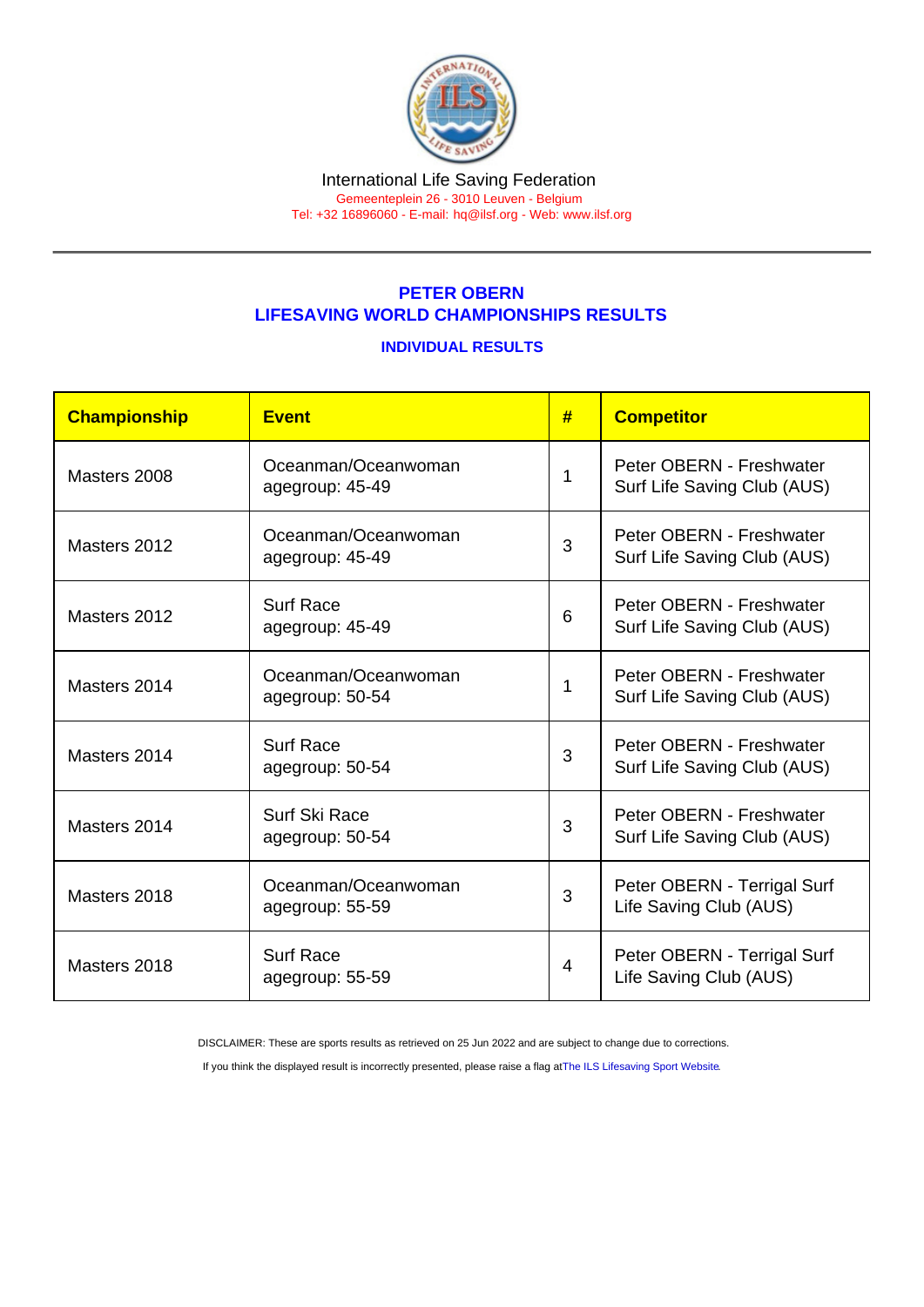### International Life Saving Federation Gemeenteplein 26 - 3010 Leuven - Belgium

Tel: +32 16896060 - E-mail: [hq@ilsf.org](mailto:hq@ilsf.org) - Web: [www.ilsf.org](https://www.ilsf.org)

# PETER OBERN LIFESAVING WORLD CHAMPIONSHIPS RESULTS

## TEAM RESULTS

| Championship | Event                             | # | <b>Competitors</b>                                                                              |
|--------------|-----------------------------------|---|-------------------------------------------------------------------------------------------------|
| Masters 2008 | <b>Board Rescue Race</b><br>45-49 | 1 | Freshwater Surf Life Saving<br>Club (AUS)<br>John De MESTRE, Peter<br><b>OBERN</b>              |
| Masters 2018 | <b>Surf Teams Race</b><br>$170+$  | 1 | <b>Terrigal Surf Life Saving Club</b><br>(AUS)<br>Don BOLAND, Paul LEMMON,<br>Peter OBERN       |
| Masters 2018 | <b>Board Relay</b><br>130-149     | 1 | <b>Terrigal Surf Life Saving Club</b><br>(AUS)<br>Paul LEMMON, Peter OBERN,<br>Hayden SMITH     |
| Masters 2014 | <b>Surf Teams Race</b><br>130-149 | 1 | Freshwater Surf Life Saving<br>Club (AUS)<br>Sigi HILL, Peter OBERN,<br>Donny RICHMOND          |
| Masters 2014 | <b>Board Rescue Race</b><br>50-54 | 1 | Freshwater Surf Life Saving<br>Club (AUS)<br>Michael KIRKBY, Peter<br><b>OBERN</b>              |
| Masters 2012 | <b>Surf Teams Race</b><br>130-149 | 1 | Freshwater Surf Life Saving<br>Club (AUS)<br>Kurt HANSON, John De<br><b>MESTRE, Peter OBERN</b> |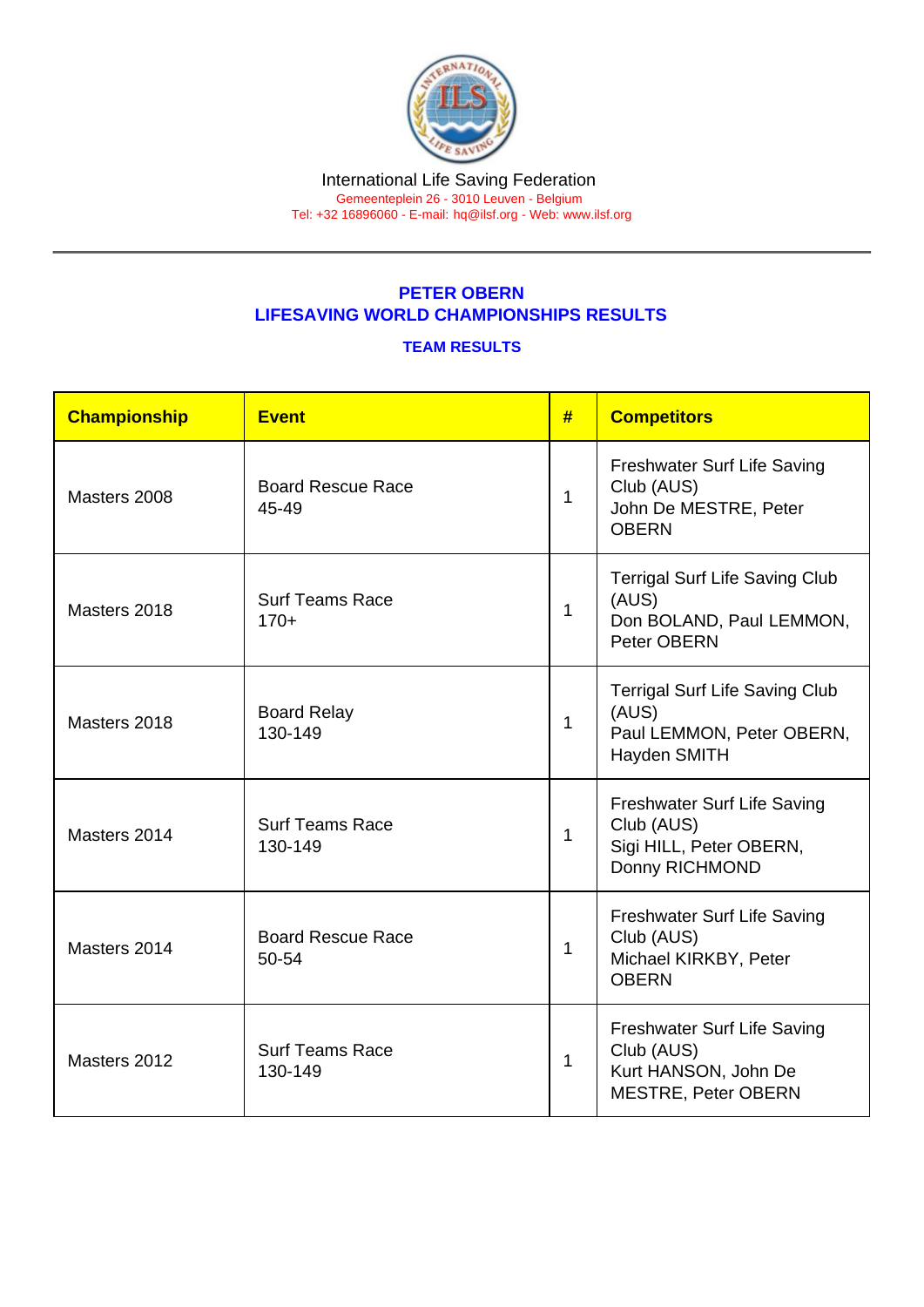| <b>Championship</b> | <b>Event</b>                        | #              | <b>Competitors</b>                                                                                     |
|---------------------|-------------------------------------|----------------|--------------------------------------------------------------------------------------------------------|
| Masters 2012        | <b>Board Relay</b><br>110-129       | 1              | <b>Freshwater Surf Life Saving</b><br>Club (AUS)<br>Kurt HANSON, Michael<br>KIRKBY, Peter OBERN        |
| Masters 2008        | <b>Surf Teams Race</b><br>130-149   | $\mathbf{1}$   | <b>Freshwater Surf Life Saving</b><br>Club (AUS)<br>Paul LEMMON, John De<br><b>MESTRE, Peter OBERN</b> |
| Masters 2008        | Surf Ski Relay<br>110-129           | 1              | <b>Freshwater Surf Life Saving</b><br>Club (AUS)<br>Carl HENDERSON, Paul<br><b>LEMMON, Peter OBERN</b> |
| Masters 2008        | <b>Board Relay</b><br>130-149       | 1              | <b>Freshwater Surf Life Saving</b><br>Club (AUS)<br>Paul LEMMON, David<br>O'GRADY, Peter OBERN         |
| Masters 2014        | <b>Board Relay</b><br>$170+$        | $\overline{2}$ | <b>Freshwater Surf Life Saving</b><br>Club (AUS)<br>Stephen DAVIS, Peter<br>OBERN, John SWAN           |
| Masters 2014        | Surf Ski Relay<br>$170+$            | 2              | <b>Freshwater Surf Life Saving</b><br>Club (AUS)<br>Stephen BENNETT, Stephen<br>DAVIS, Peter OBERN     |
| Masters 2018        | <b>Board Rescue Race</b><br>50-54   | 3              | <b>Terrigal Surf Life Saving Club</b><br>(AUS)<br>Paul LEMMON, Peter OBERN                             |
| Masters 2018        | Surf Ski Relay<br>130-149           | 3              | <b>Terrigal Surf Life Saving Club</b><br>(AUS)<br>Paul LEMMON, Peter OBERN,<br><b>Hayden SMITH</b>     |
| Masters 2014        | Oceanman/Oceanwoman Relay<br>$170+$ | $\overline{4}$ | <b>Freshwater Surf Life Saving</b><br>Club (AUS)<br>Stephen BENNETT, Stephen<br>DAVIS, Peter OBERN     |
| Masters 2012        | Surf Ski Relay<br>150-169           | 5              | <b>Freshwater Surf Life Saving</b><br>Club (AUS)<br>Stephen BENNETT, Michael<br>KIRKBY, Peter OBERN    |